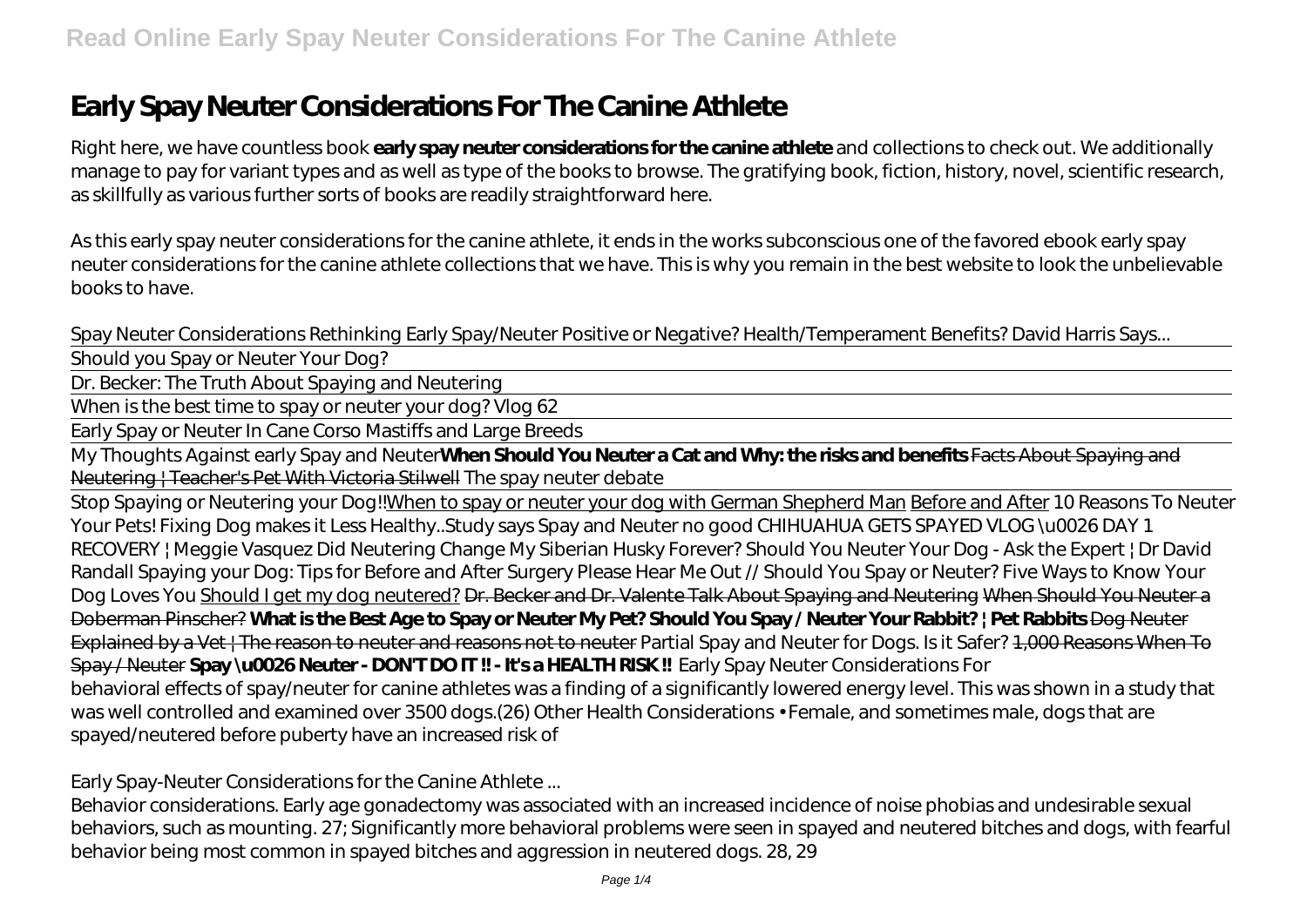### *Spay-neuter considerations to maximize health - IVC Journal*

Early spay-neuter is ovariohysterectomy or castration of puppies or kittens 6 to 14 weeks of age. Pediatric animals may have an enhanced response to relatively low doses of anesthetic agents. Animals should be fasted no more than 3 to 4 hours before surgery to prevent hypoglycemia, and hypothermia should be avoided.

## *Early spay-neuter: Clinical considerations - ScienceDirect*

Early Spay-Neuter Clinical Considerations: After listing the many considerations due a prepuberal patient, this 2002 article concludes that, "No significant short-term or long-term effects have been reported. Prepuberal gonadectomy is most useful for humane organizations and conscientious breeders wishing to preclude reproduction of pet dogs and cats while placing animals at a young enough ...

## *The Pros and Cons of Early Spays and Neuters In Pets*

fore anesthesia and surgery. Because early spay-neuter is an elective procedure, only those animals that are in good health, vaccinated, and free of internal parasites should undergo the procedure. Male dogs and cats that have one or both testes retained in the abdomen or inguinal canal should not undergo

### *Early Spay-Neuter: Clinical Considerations*

Early Spay-Neuter Considerations for the Canine Athlete ... Behavior considerations. Early age gonadectomy was associated with an increased incidence of noise phobias and undesirable sexual behaviors, such as mounting. 27; Significantly more behavioral problems were seen in spayed

### *Early Spay Neuter Considerations For The Canine Athlete ...*

In early-neutered dogs, the incidence of CCL was 5.1 percent in males and 7.7 percent in females, suggesting that neutering prior to sexual maturity significantly increases a dog' srisk of developing CCL disease. With respect to cancer, cases of lymphoma were 3-fold greater in the early-neutered males. Interestingly, incidence of mast cell tumors (male and female dogs) and hemangiosarcoma (female dogs only) were highest in the late-neuter group.

### *Health Implications in Early Spay and Neuter in Dogs*

Alice Villalobos, DVM, discusses the facts about early neutering and its potential impact on pets. 30-Year Campaign. For the past 30 years, our profession has urged the public to spay and neuter dogs and cats for a host of beneficial reasons, ... Lack of Proof. The Vaccine Question.

## *Is Early Neutering Hurting Pets? - Veterinary Practice News*

The study that identified a higher incidence of cranial cruciate ligament rupture in spayed or neutered dogs also identified an increased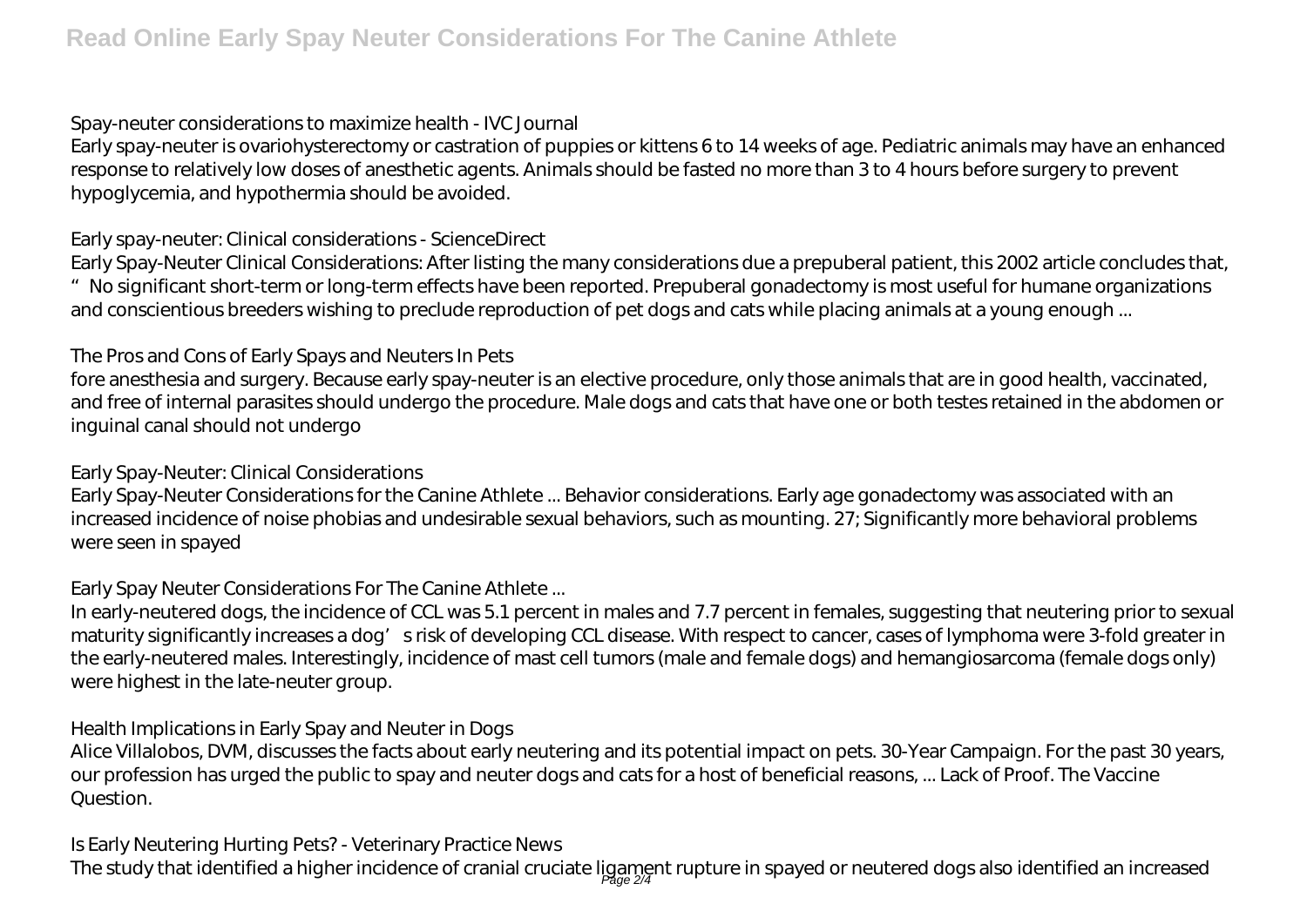incidence of sexual behaviors in males and females that were neutered early.(5) Further the study that identified a higher incidence of hip dysplasia in dogs neutered or spayed before 5 1/2 months also showed that early age gonadectomy was associated with an increased incidence of noise phobias and undesirable sexual behaviors.(6) A recent report of the ...

### *Early Spay-Neutering | Heart of Texas Giant Schnauzers*

Indeed, the combination of breed risk and early spay/neuter meant that Rottweilers spayed/neutered before one year of age had a 28.4% (males) and 25.1% (females) risk of developing osteosarcoma. These results are consistent with the earlier multi-breed study13but have an advantage of assessing risk as a function of age at neuter.

## *Long-Term Health Risks and Benefits Associated with Spay ...*

A brief history of spay/neuter Early in the 20th century United States, the majority of dogs never saw a veterinarian. Very few were subjected to a procedure that would prevent them from reproducing. (If they were, spays were often performed at 3 to 6 months of age and castration as early as four weeks!)

## *To Neuter, or Not to Neuter Your Dog: That is the Question ...*

Why Spay/Neuter One of the most obvious and commonly used reasons for spaying and neutering your dog is to help control over population. In most cases, the "widespread recommendation for [spay/neuter] is based on advocating for the welfare of the animal as well as the general canine population by reducing the incidence of certain medical problems and minimizing contributions to the homeless animal population."

## *Spay-Neuter Considerations - Regency Ranch Golden Retrievers*

(11) Behavioral Considerations The study that identified a higher incidence of cranial cruciate ligament rupture in spayed or neutered dogs also identified an increased incidence of sexual behaviors in males and females that were neutered early.

## *Early Spay/Neuter Considerations | StirlingCollies.com ...*

Early Spay-Neuter Considerations Early Spay-Neuter Considerations for the Canine Athlete One Veterinarian's Opinion © 2005 Chris Zink DVM, PhD, DACVP (Repr

### *Early Spay-Neuter Considerations | The Dobermann Station*

Pediatric spaying (also known as "prepuberal" or "early" spaying) or neutering is defined as performing an ovariohysterectomy (spaying) or orchidectomy (castration or neutering) on a kitten or puppy between the ages of 6 and 14 weeks. Spaying and neutering are sterilization procedures which prevent the animals from reproducing.